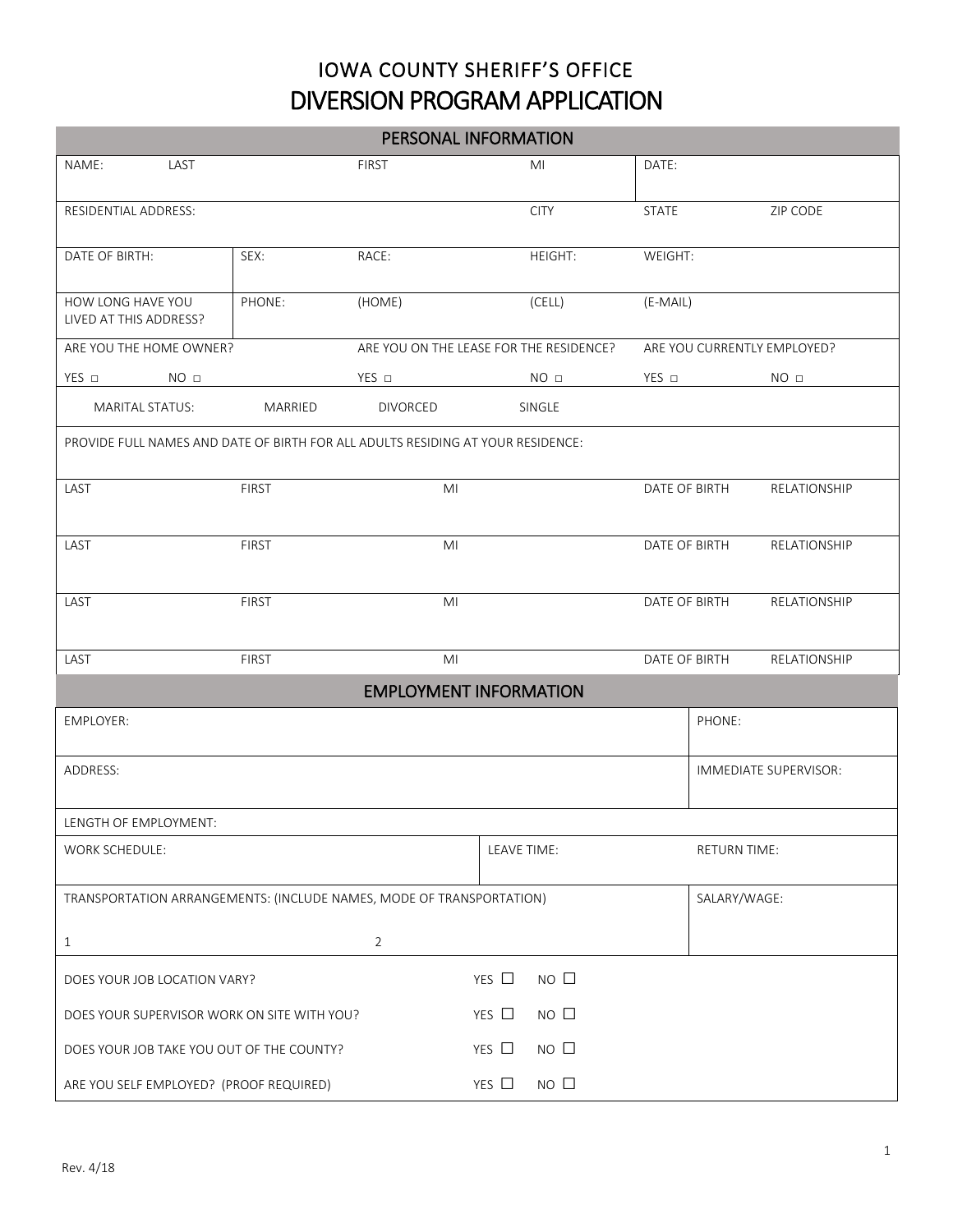| COUNSELING/TREATMENT                                                                 |                             |                                                       |  |  |  |  |
|--------------------------------------------------------------------------------------|-----------------------------|-------------------------------------------------------|--|--|--|--|
| HAVE YOU EVER HAD MENTAL HEALTH OR DRUG OR<br>ALCOHOL ABUSE COUNSELING?              | IF YES, PLEASE EXPLAIN:     |                                                       |  |  |  |  |
| YES $\Box$ NO $\Box$                                                                 |                             |                                                       |  |  |  |  |
| WHEN WAS THE LAST TIME ALCOHOL WAS<br>CONSUMED?                                      | HOW FREQUENT?               |                                                       |  |  |  |  |
| WHEN WAS THE LAST TIME YOU USED ILLEGAL<br>DRUGS?                                    | IF SO, WHAT TYPE/FREQUENCY? |                                                       |  |  |  |  |
| ARE YOU CURRENTLY ATTENDING ANY TYPE OF GROUP OR INDIVIDUAL<br>COUNSELING/TREATMENT? |                             | IF YES, PLEASE LIST TYPE, AGENCY, AND CONTACT PERSON: |  |  |  |  |
| YES $\Box$ NO $\Box$                                                                 |                             |                                                       |  |  |  |  |
| ADDRESS:                                                                             |                             |                                                       |  |  |  |  |
| CLASS SCHEDULE:                                                                      |                             |                                                       |  |  |  |  |
| TRANSPORTATION ARRANGEMENTS: (INCLUDE MODE OF TRANSPORTATION AND TRAVEL TIMES)       |                             |                                                       |  |  |  |  |
| LIST CURRENT MEDICATIONS:                                                            |                             |                                                       |  |  |  |  |
|                                                                                      |                             |                                                       |  |  |  |  |
| LIST ANY DISABILITIES, MEDICAL PROBLEMS/CONDITIONS:                                  |                             |                                                       |  |  |  |  |
|                                                                                      |                             |                                                       |  |  |  |  |
|                                                                                      |                             |                                                       |  |  |  |  |
|                                                                                      | <b>SENTENCE INFORMATION</b> |                                                       |  |  |  |  |
| WHAT IS THE CHARGE(S) YOU ARE SERVING FOR :                                          |                             | LENGTH OF YOUR SENTENCE:                              |  |  |  |  |
| LIST ANY PENDING CHANGES AND CASE NUMBERS:                                           |                             |                                                       |  |  |  |  |
| ARE YOU CURRENTLY ON PROBATION/PAROLE?                                               |                             | IF YES, FOR WHAT CHARGES:<br><b>AGENTS NAME:</b>      |  |  |  |  |
| YES $\Box$ NO $\Box$                                                                 |                             |                                                       |  |  |  |  |
| <b>ADDITIONAL INFORMATION</b>                                                        |                             |                                                       |  |  |  |  |
| DO YOU HAVE ANY SPECIAL FAMILY CIRCUMSTANCES WE SHOULD KNOW ABOUT?                   |                             |                                                       |  |  |  |  |
|                                                                                      |                             |                                                       |  |  |  |  |
|                                                                                      |                             |                                                       |  |  |  |  |
|                                                                                      |                             |                                                       |  |  |  |  |